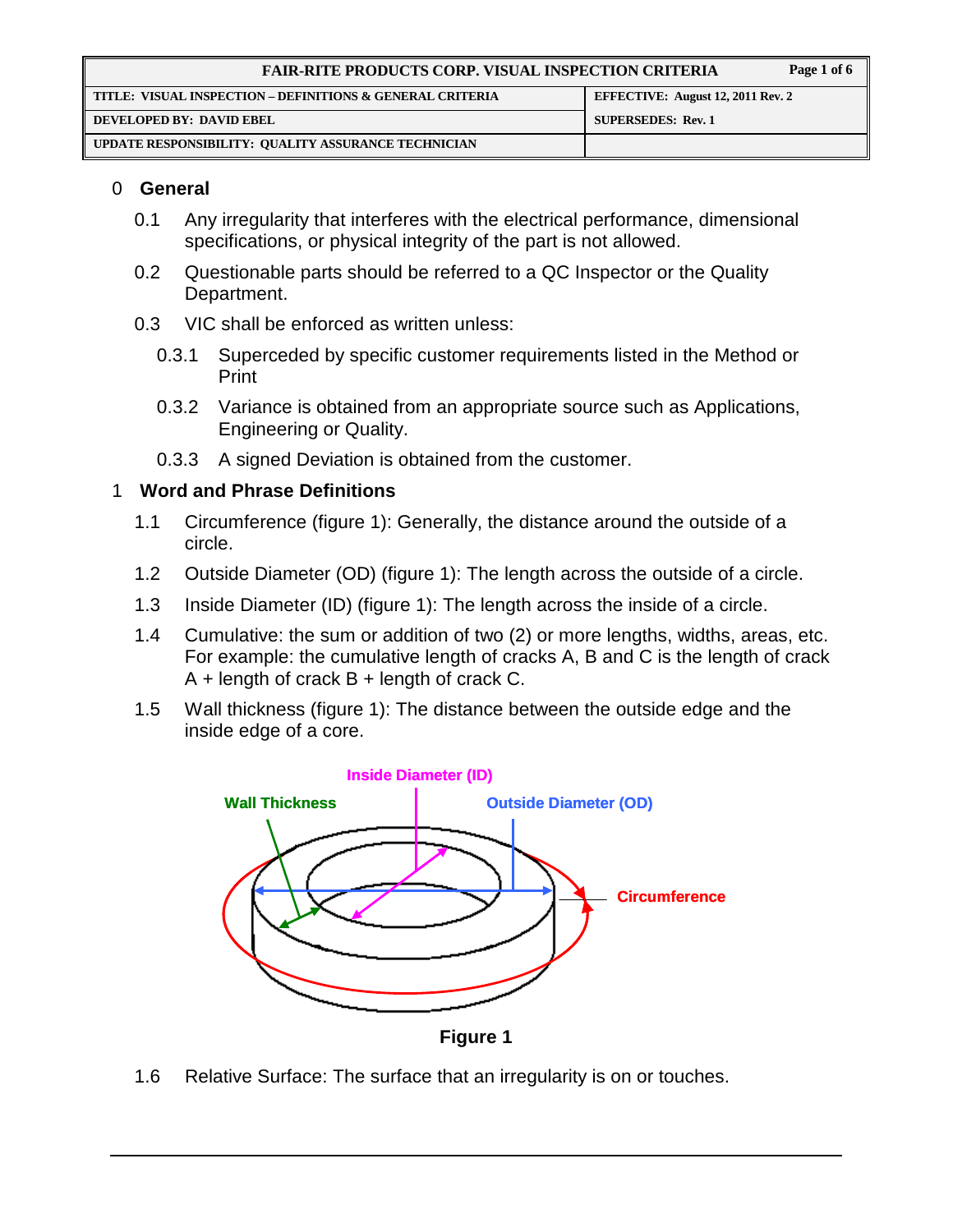| Page 2 of 6<br><b>FAIR-RITE PRODUCTS CORP. VISUAL INSPECTION CRITERIA</b> |                                   |  |
|---------------------------------------------------------------------------|-----------------------------------|--|
| TITLE: VISUAL INSPECTION – DEFINITIONS & GENERAL CRITERIA                 | EFFECTIVE: August 12, 2011 Rev. 2 |  |
| <b>DEVELOPED BY: DAVID EBEL</b>                                           | <b>SUPERSEDES: Rev. 1</b>         |  |
| UPDATE RESPONSIBILITY: QUALITY ASSURANCE TECHNICIAN                       |                                   |  |

1.6.1 **NOTE: An irregularity that touches or affects two or more surfaces must pass visual criteria specific to each of those surfaces.** For instance, a chip that is on an edge (figure 2) has two related surfaces and must pass size requirements for both of them.



**Figure 2** 

## 2 **Chips:**

- 2.1 Chips (figures 2, 3) are areas of the Ferrite core with missing material usually caused by mechanical impact of cores against each other or with other objects. This is usually due to poor handling in Green or Sintered states or during grinding. In almost all cases, they are located on the edges of the core.
- 2.2 Chip size (figure 3) is defined as the maximum dimension of the chip.
- 2.3 The maximum dimension of any chip shall be less than 7mm regardless of part size or location.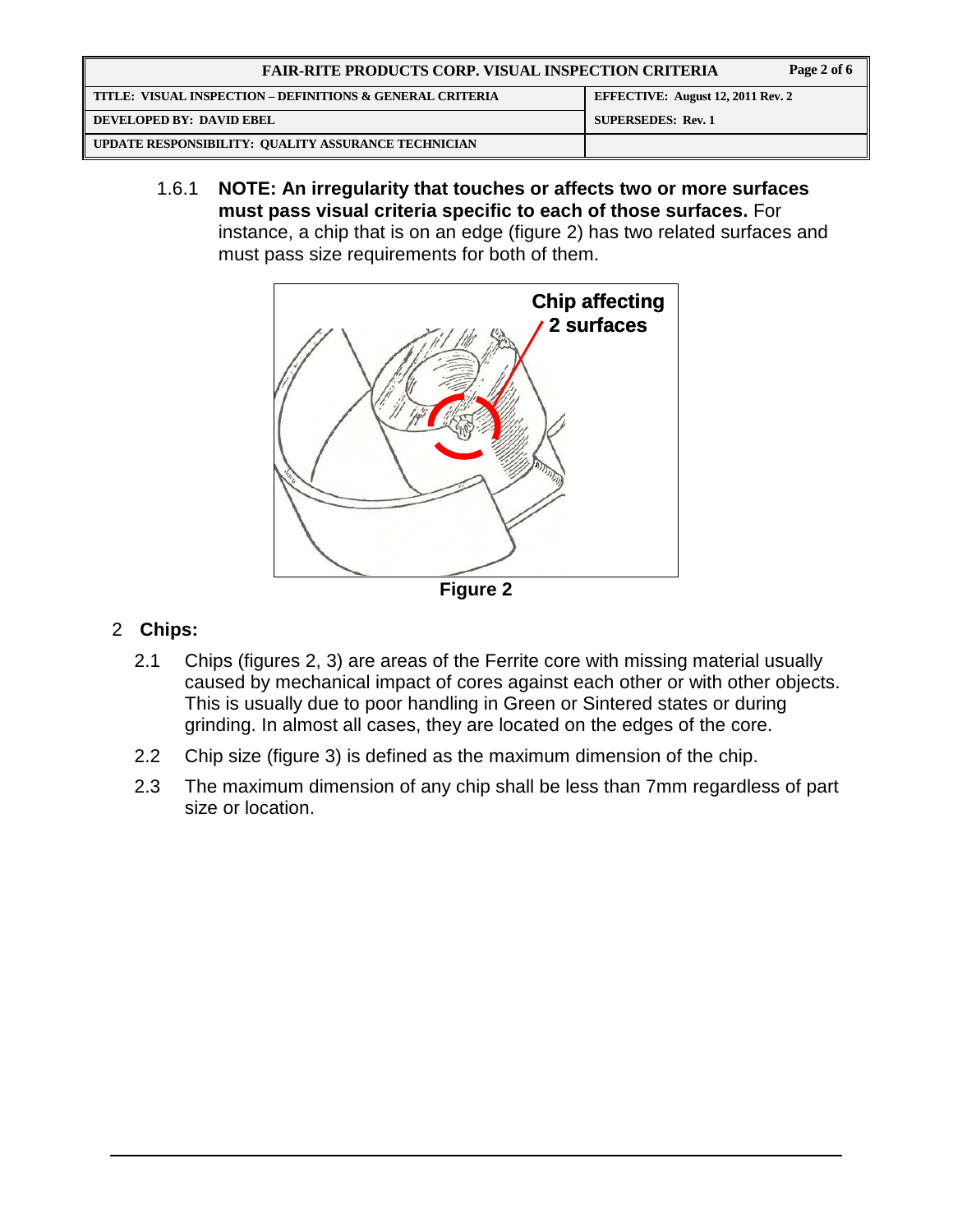| Page 3 of 6<br><b>FAIR-RITE PRODUCTS CORP. VISUAL INSPECTION CRITERIA</b> |                                          |
|---------------------------------------------------------------------------|------------------------------------------|
| TITLE: VISUAL INSPECTION – DEFINITIONS & GENERAL CRITERIA                 | <b>EFFECTIVE: August 12, 2011 Rev. 2</b> |
| DEVELOPED BY: DAVID EBEL                                                  | <b>SUPERSEDES: Rev. 1</b>                |
| UPDATE RESPONSIBILITY: QUALITY ASSURANCE TECHNICIAN                       |                                          |



Actual size 5mm X 7mm

# 3 **Ragged Edges:**

3.1 Ragged edges (figure 4) are a series of small chips usually along an edge having a width less than 1mm (0.039in).



**Figure 4** 

## 4 **Cracks and Crazing**

- 4.1 A crack (figure 5) is defined as an irregularity where the core is partially broken but without a complete separation of the part. The width of a crack is much smaller than the length, and penetrates into the core.
	- 4.1.1 Unopened cracks are similar to "hairline" cracks. They appear as a thin line upon the part.
	- 4.1.2 Open cracks have a visible space between the edges of the crack.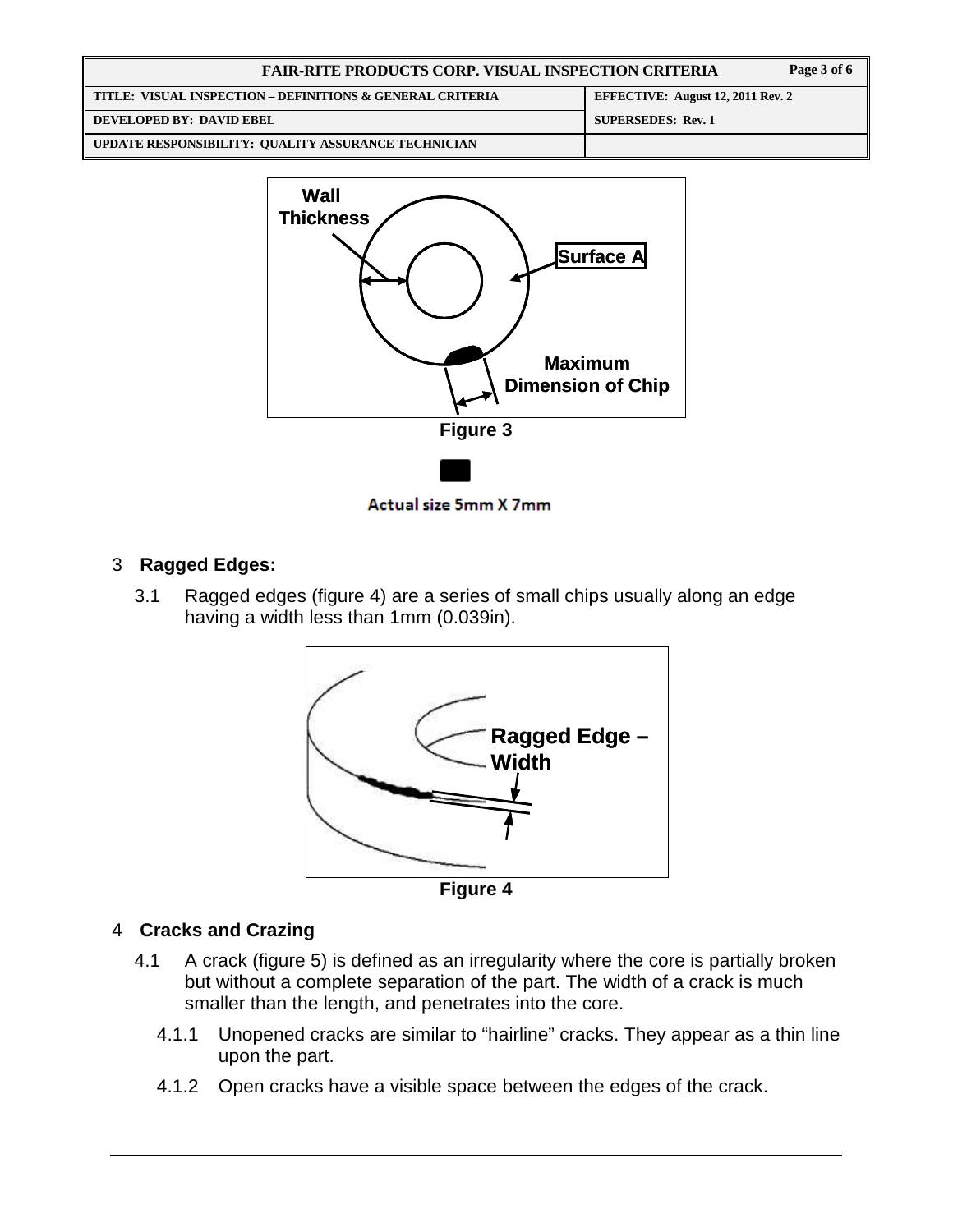| <b>FAIR-RITE PRODUCTS CORP. VISUAL INSPECTION CRITERIA</b><br>Page 4 of 6 |                                          |
|---------------------------------------------------------------------------|------------------------------------------|
| TITLE: VISUAL INSPECTION – DEFINITIONS & GENERAL CRITERIA                 | <b>EFFECTIVE: August 12, 2011 Rev. 2</b> |
| DEVELOPED BY: DAVID EBEL                                                  | <b>SUPERSEDES: Rev. 1</b>                |
| UPDATE RESPONSIBILITY: QUALITY ASSURANCE TECHNICIAN                       |                                          |

4.2 Crazing (figure 5) is a superficial or shallow group of cracks usually forming a grid-like pattern.



**Figure 5** 

## 5 **Pits and Bumps:**

- 5.1 A Pit is defined as a void or area of the core that is missing material from some other means than mechanical shock, (see chip definition).
- 5.2 A Bump is an area where there is extra ferrite material forming a mound that is irregular or non-normal to the part.
	- 5.2.1 Generally, a Bump that causes the part to be out of specification mechanically or electrically is not allowed.

## 6 **Pullout and Sticking:**

- 6.1 Pullout (figure 5) is the partial or complete removal of surface material due to adhesion to the Press Tool or Die.
- 6.2 Sticking is defined as Pullout that is less than 0.001 inches (0.025mm) in depth.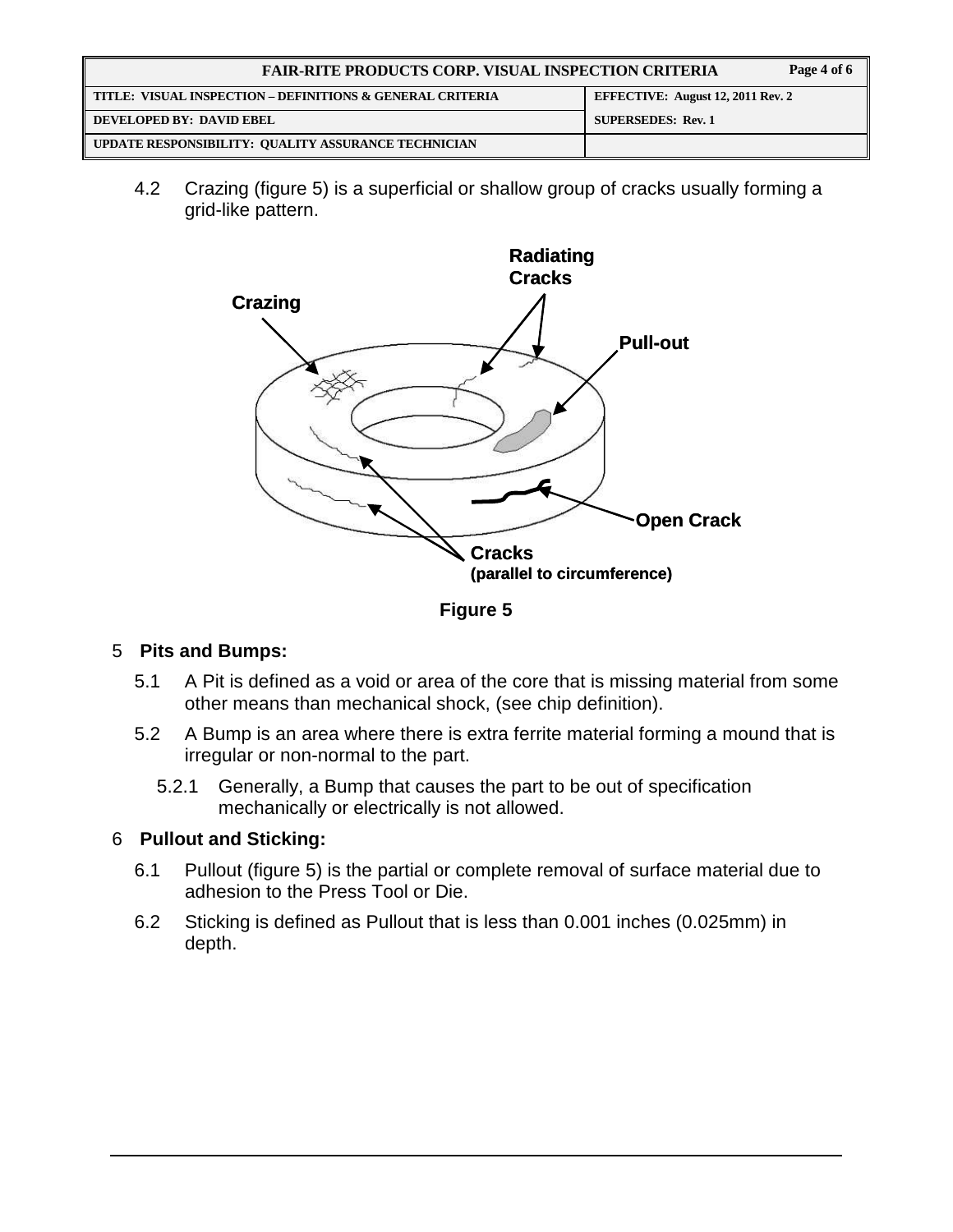| <b>FAIR-RITE PRODUCTS CORP. VISUAL INSPECTION CRITERIA</b> |                                          |  |
|------------------------------------------------------------|------------------------------------------|--|
| TITLE: VISUAL INSPECTION – DEFINITIONS & GENERAL CRITERIA  | <b>EFFECTIVE: August 12, 2011 Rev. 2</b> |  |
| DEVELOPED BY: DAVID EBEL                                   | <b>SUPERSEDES: Rev. 1</b>                |  |
| UPDATE RESPONSIBILITY: QUALITY ASSURANCE TECHNICIAN        |                                          |  |

## 7 **Flash (figure 6):**

- 7.1 Flash is a thin edge of excess ferrite material extending beyond the intended shape of a core. It is usually sharp and potentially damaging to wires and wire insulation.
- 7.2 Flash is usually not allowed in any area that may contact wiring, such as the wire way of a Pot core.



## 8 **Sharp Edges**

- 8.1 A Sharp edge is any surface edge that is sharp enough to have the possibility of cutting into a wire or the insulation on a wire.
- 8.2 Sharp edges can usually be removed by Burnishing.

#### 9 **Double-Grinds (figure 7):**

- 9.1 Apply to ground or machined cores or parts only
- 9.2 A Double-Grind is an irregularity of the machined surface caused by the part moving or shifting position during the machining operation when the grinding wheel is in contact with the core.
- 9.3 Double-Grinds are identified by two (2) or more sets of grinding marks.